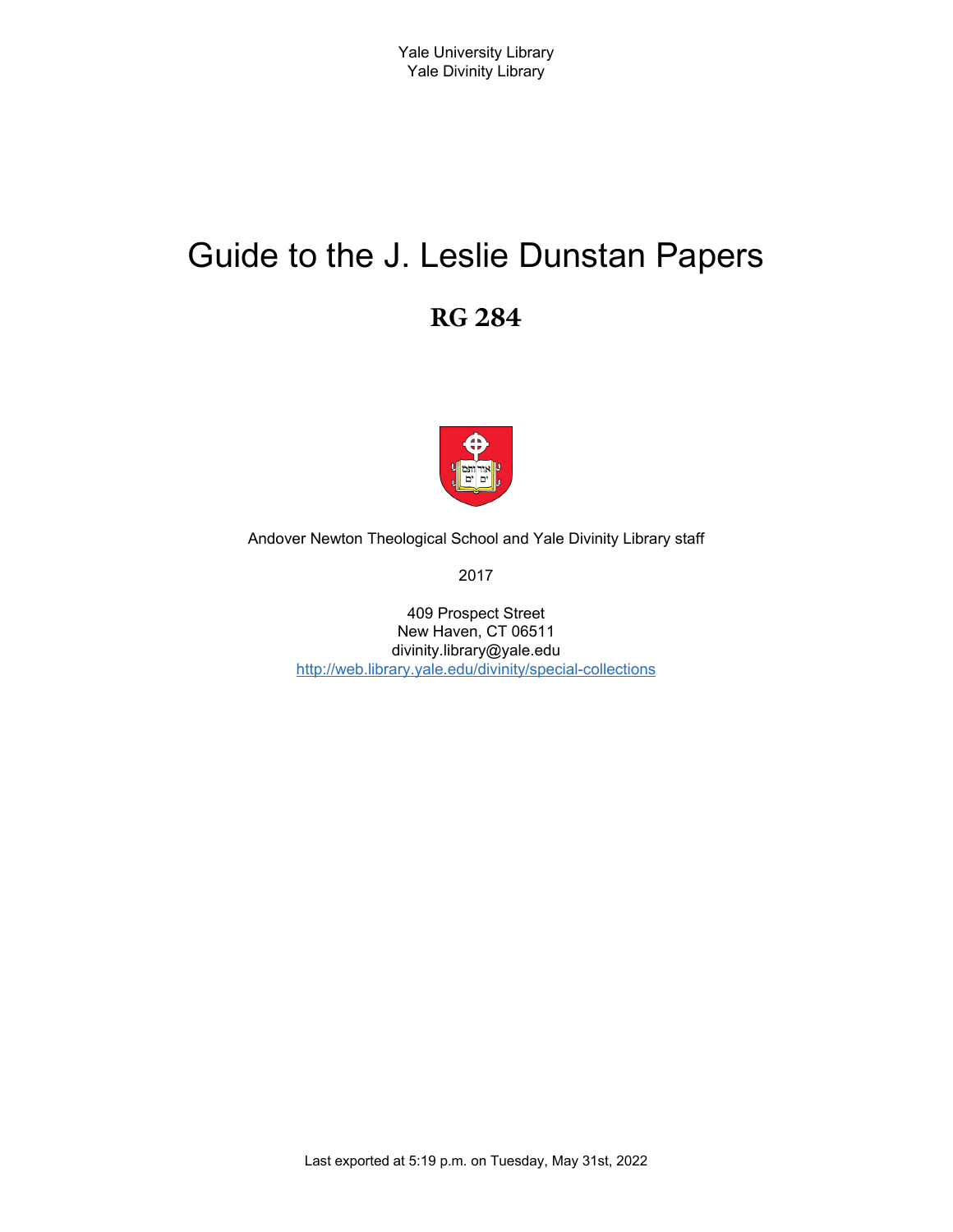# Table of Contents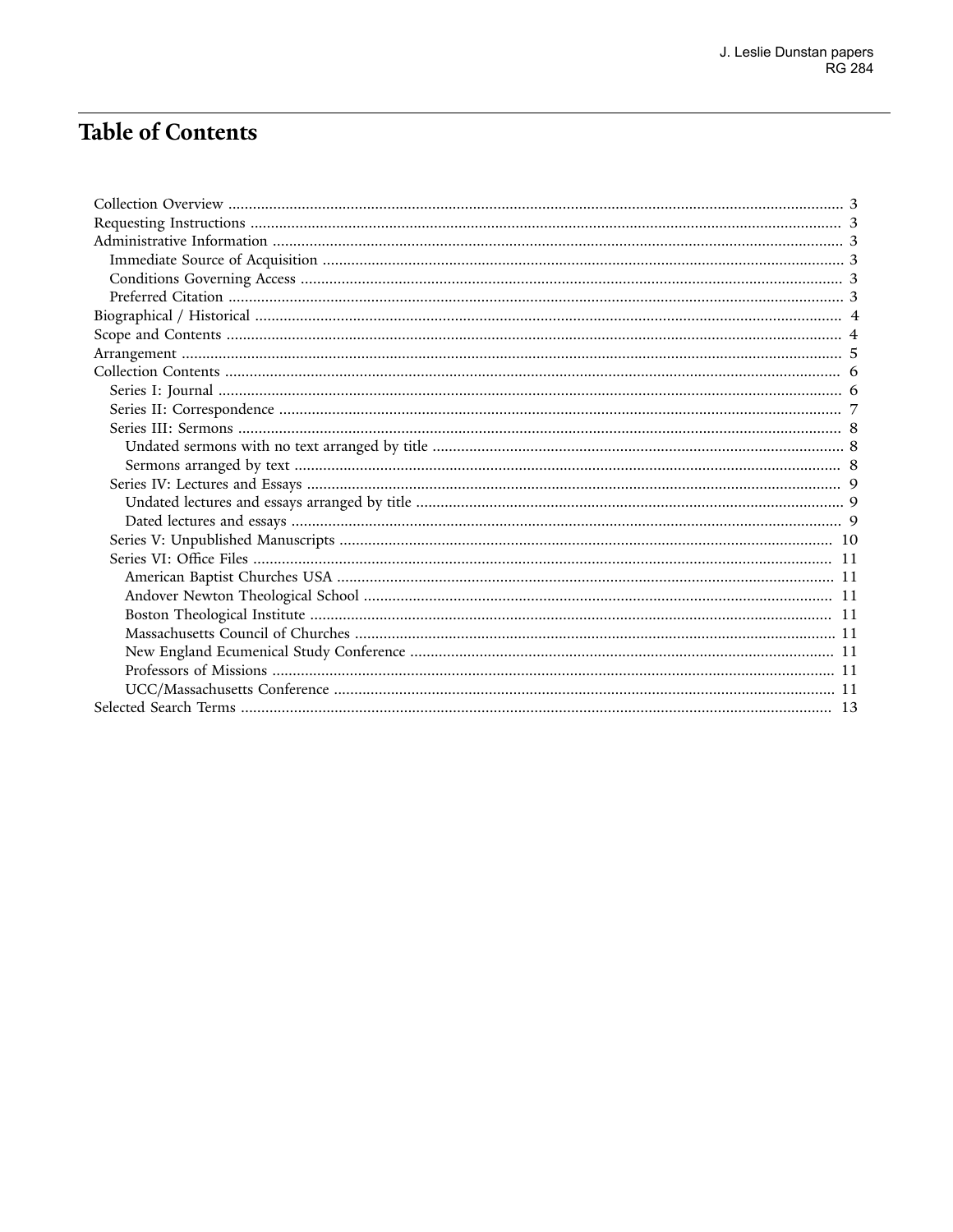### <span id="page-2-0"></span>**Collection Overview**

|                                                   | REPOSITORY: Yale Divinity Library<br>409 Prospect Street<br>New Haven, CT 06511<br>divinity.library@yale.edu<br>http://web.library.yale.edu/divinity/special-collections                                                                                                                                                                                                   |
|---------------------------------------------------|----------------------------------------------------------------------------------------------------------------------------------------------------------------------------------------------------------------------------------------------------------------------------------------------------------------------------------------------------------------------------|
| CALL NUMBER: RG 284                               |                                                                                                                                                                                                                                                                                                                                                                            |
|                                                   | CREATOR: Dunstan, J. Leslie (John Leslie), 1901-                                                                                                                                                                                                                                                                                                                           |
|                                                   | TITLE: J. Leslie Dunstan papers                                                                                                                                                                                                                                                                                                                                            |
|                                                   | DATES: 1936-1969                                                                                                                                                                                                                                                                                                                                                           |
| PHYSICAL DESCRIPTION: 4.75 linear feet (10 boxes) |                                                                                                                                                                                                                                                                                                                                                                            |
| LANGUAGE: English                                 |                                                                                                                                                                                                                                                                                                                                                                            |
|                                                   | SUMMARY: The Dunstan Papers document his professional life, primarily as a faculty member<br>at Andover Newton Theological School. The correspondence (1936-1954) is that<br>of Dunstan and Paul S. Minear, and provides detailed accounts of the life and work<br>of both men during that period. Minear was a professor of Biblical Theology at Yale<br>Divinity School. |
|                                                   | ONLINE FINDING AID: To cite or bookmark this finding aid, please use the following link: https://<br>hdl.handle.net/10079/fa/divinity.284                                                                                                                                                                                                                                  |

### <span id="page-2-1"></span>**Requesting Instructions**

To request items from this collection for use on site, please use the request links in the HTML version of this finding aid, available at [https://hdl.handle.net/10079/fa/divinity.284.](https://hdl.handle.net/10079/fa/divinity.284)

Key to the container abbreviations used in the PDF finding aid:

b. box

### <span id="page-2-2"></span>**Administrative Information**

#### <span id="page-2-3"></span>**Immediate Source of Acquisition**

Transferred from Andover Newton Theological School Collection, 2017. A portion of the collection was donated to Andover Newton by Paul S. Minear in 1983.

### <span id="page-2-4"></span>**Conditions Governing Access**

The collection is open for research.

### <span id="page-2-5"></span>**Preferred Citation**

J. Leslie Dunstan Papers (RG 284), Special Collections, Yale Divinity School Library.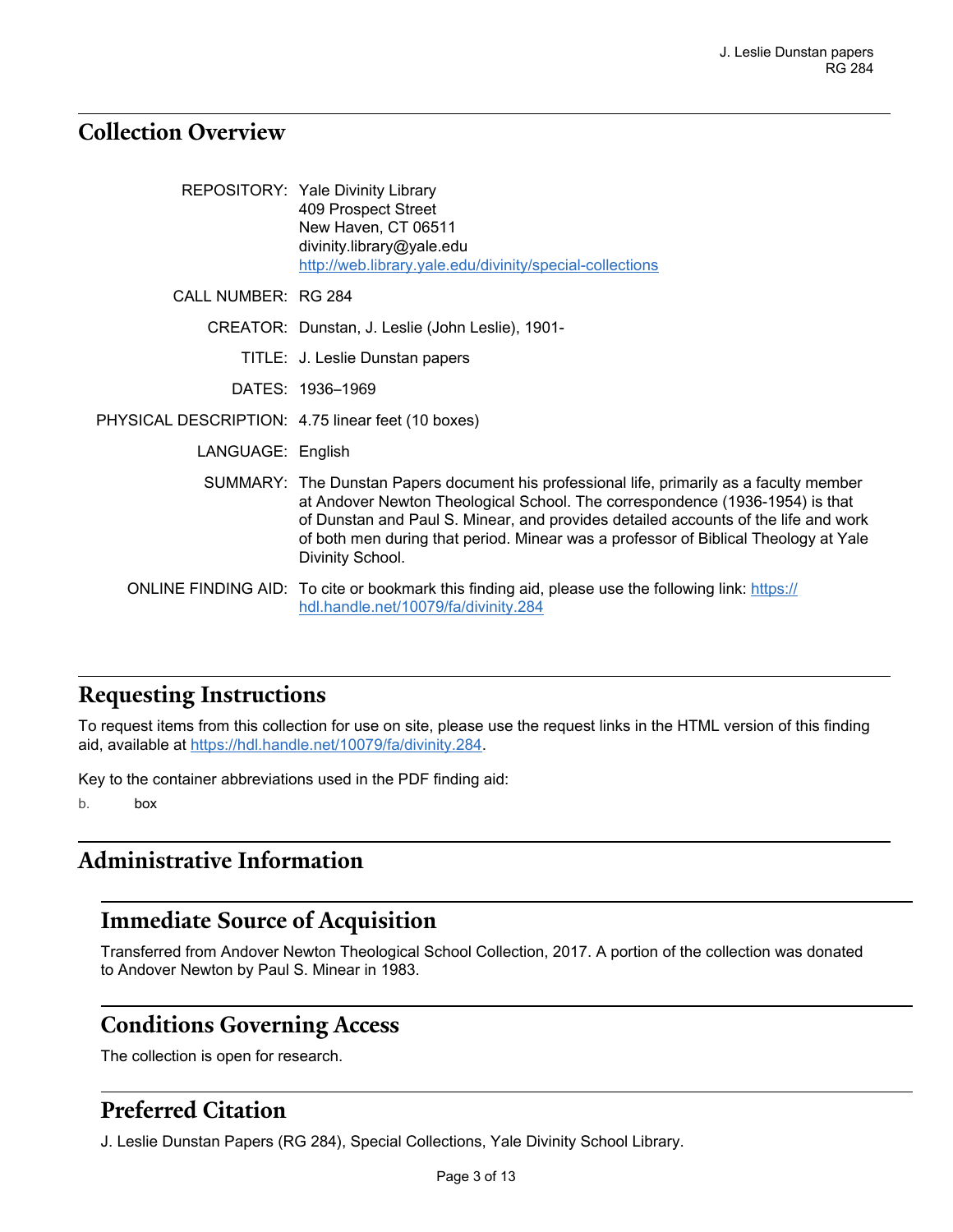# <span id="page-3-0"></span>**Biographical / Historical**

#### **Chronology**

| Date             | Event                                                                                                                                                                             |
|------------------|-----------------------------------------------------------------------------------------------------------------------------------------------------------------------------------|
| 1901 November 21 | ○ Born in London, England                                                                                                                                                         |
| 1923             | ○ Graduated from Colby College, Maine                                                                                                                                             |
| 1923-1925        | ○ Graduate work at Boston University, School of Religious Education                                                                                                               |
| 1928-1933        | ○ Graduate work at Union Theological Seminary, NY<br>o Ordained in Presbyterian Church, 1932 April 25<br>o Director of Religious Education, Union Church, Bay Ridge, Brooklyn, NY |
| 1933-1938        | o Associate Pastor, Central Union Church, Honolulu, Hawaii<br>○ Lecturer in Psychology and and. Philosophy of Religion, School of Religion, University of<br>Hawaii               |
| 1935-1936        | ○ Graduate work at Westminster College, Cambridge, England                                                                                                                        |
| 1938             | ○ Received Ph.D., Columbia University                                                                                                                                             |
| 1938-1954        | O Director, School of Religion, University of Hawaii                                                                                                                              |
| 1944-1954        | ○ General Secretary of Hawaiian Evangelical Association                                                                                                                           |
| 1954-1956        | ○ Associate Professor of Missions and Comparative Religion, Andover Theological<br>Seminary                                                                                       |
| 1956-1961        | ○ Professor of Missions and Comparative Religion, Andover                                                                                                                         |
| 1961-1962        | o Montgomery Professor of Missions and Comparative Religion, Andover                                                                                                              |
| 1962-1969        | ○ Judson Professor of Missions and Comparative Religion, Andover Newton Theological<br>School                                                                                     |
| 1969 July 20     | o Died, Newton Centre, Massachusetts                                                                                                                                              |

### <span id="page-3-1"></span>**Scope and Contents**

The John Leslie Dunstan Papers, 1936-1969, document the professional work of Dunstan. The collection is arranged according to the following categories: journal, correspondence, sermons, lectures and essays, unpublished manuscripts, office files.

The correspondence (1936-1954) is that of Dunstan and Paul S. Minear, and provides detailed accounts of the life and work of both men. The sermons comprise the bulk of the collection, and are arranged as follows: undated, no Biblical text--alphabetically by title; undated--by Biblical text; dated items. The lectures and essays are arranged as follows: undated--alphabetically by title; dated items. There is a small number of items identified as unpublished manuscripts; refer to ANTS faculty-publications register for a record of Dunstan publications.

The office files are not part of the Minear gift. The files were transferred to the Andover Newton Theological School Library after Dunstan's sudden death in 1969. The material represents his current working files at that time, and documents his academic and professional responsibilities in the 1960s.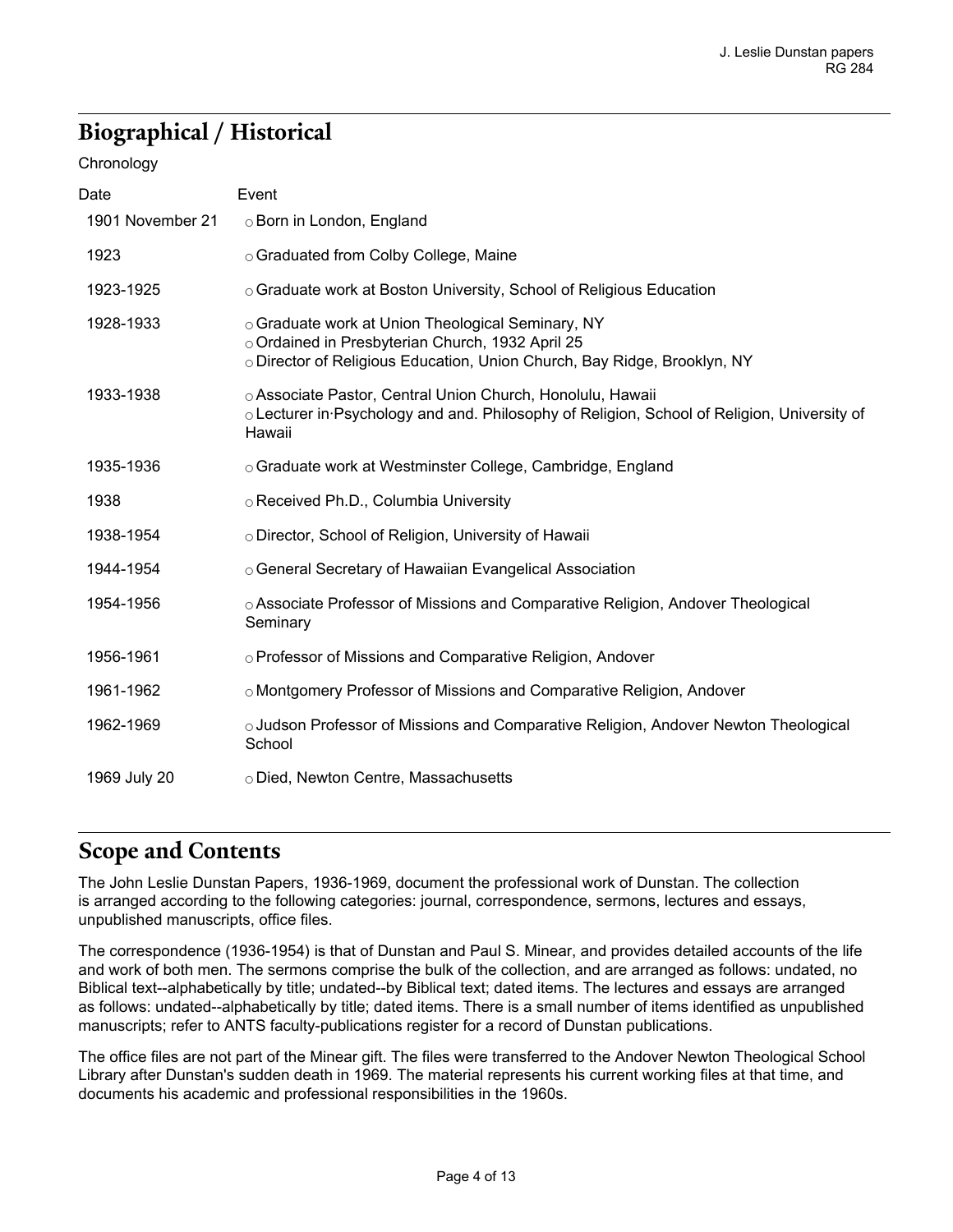#### <span id="page-4-0"></span>**Arrangement**

Series I. Journal, 1960-1961

Series II. Correspondence, 1936-1954

Series III. Sermons, 1937-1966

Series IV. Lectures and Essays, 1944-1967

Series V. Unpublished Manuscripts

Series VI. Office Files, 1957-1969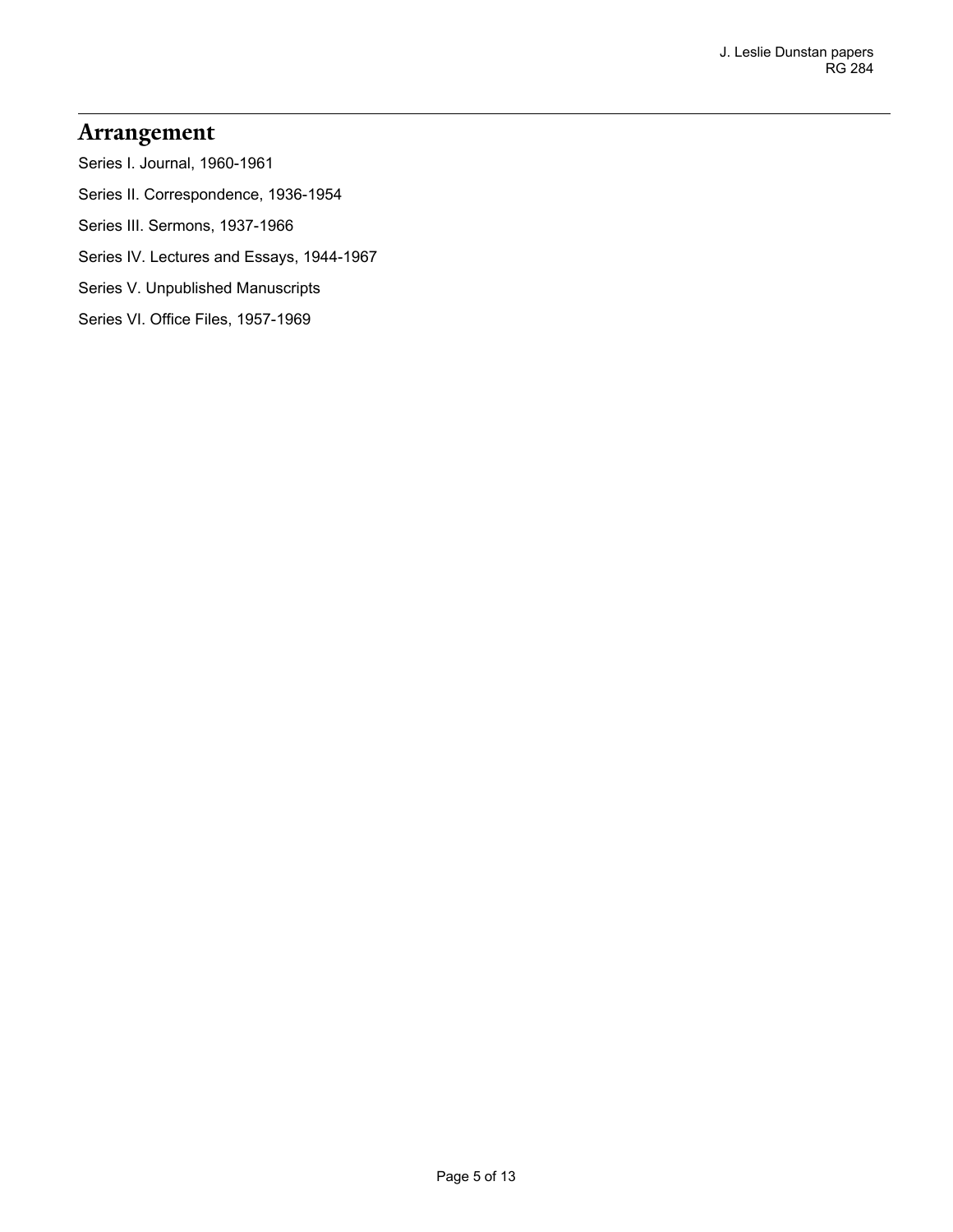# <span id="page-5-1"></span><span id="page-5-0"></span>**Collection Contents Series I: Journal**

b. 1 Account of sabbatical experience **1960** September

10 - 1961 July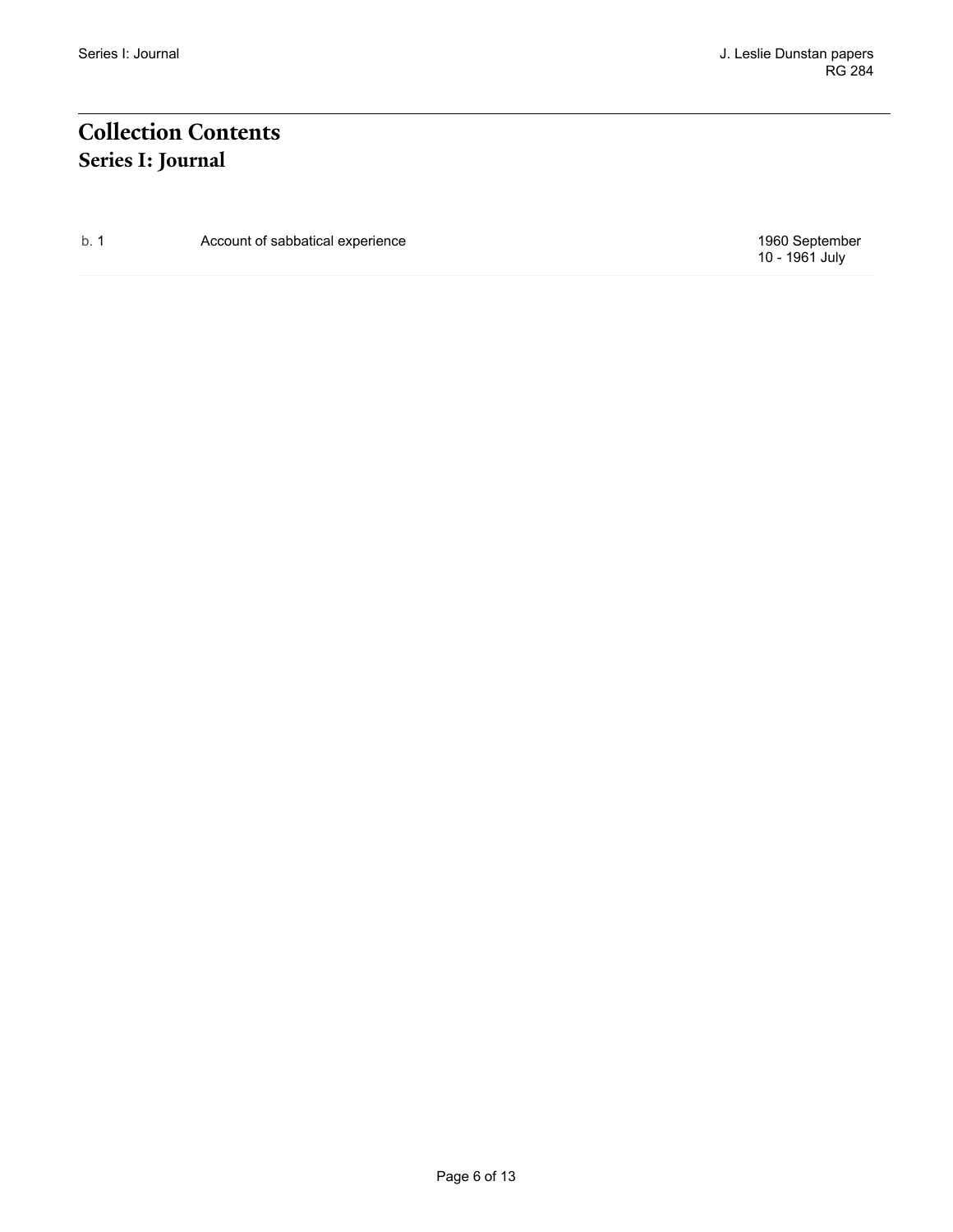#### <span id="page-6-0"></span>**Series II: Correspondence**

The correspondence (1936-1954), is that of Dunstan and Paul S. Minear, and provides detailed accounts of the life and work of both men. See the first folder in this collection for a detailed listing of letters.

| b. 1 | Dunstan to/from Paul and Gladys Minear (fragments and undated)                                            | No date   |
|------|-----------------------------------------------------------------------------------------------------------|-----------|
| b. 1 | Dunstan to the Minears, from England, Maine, and Honolulu, Hawaii                                         | 1936      |
| b.1  | Dunstan to Paul Minear, from Honolulu, Hawaii                                                             | 1937-1941 |
| b. 1 | Dunstan to/from Minear, primarily from Honolulu and Newton Centre<br>Includes a few manuscript enclosures | 1942–1953 |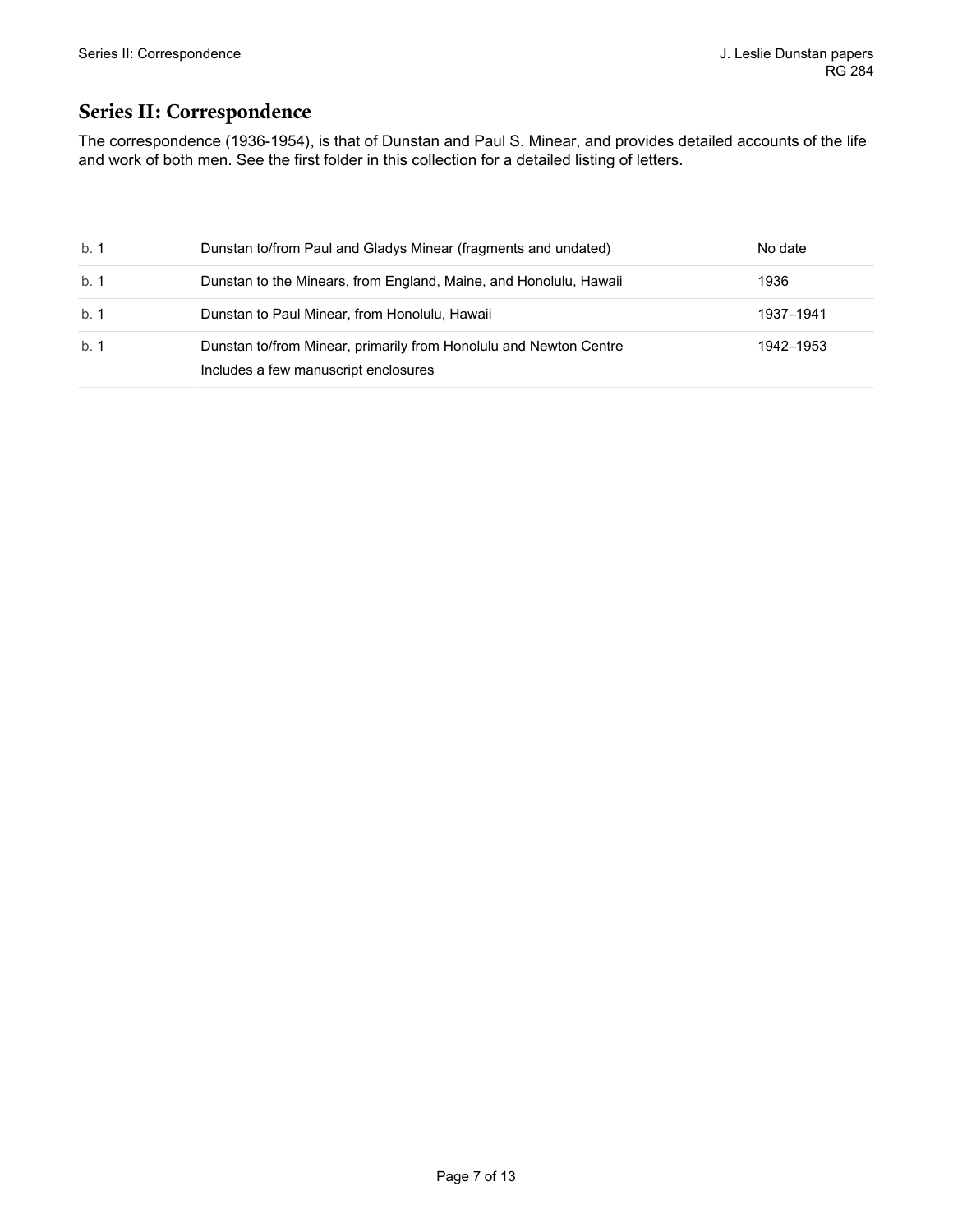#### <span id="page-7-0"></span>**Series III: Sermons**

See listing in first folder this collection for complete list of sermon titles and texts.

<span id="page-7-2"></span><span id="page-7-1"></span>

|     | Undated sermons with no text arranged by title                       |           |
|-----|----------------------------------------------------------------------|-----------|
| b.1 | 57 sermons, from "The boy who built an altar" to "The Lord's supper" | No date   |
| b.2 | 48 sermons, from "A man set under authority" to "Your faith abroad"  | No date   |
|     | Sermons arranged by text                                             |           |
| b.2 | Undated sermons: Genesis - Luke                                      | No date   |
| b.3 | Undated sermons: Luke - Acts                                         | No date   |
| b.4 | Undated sermons: Acts - Galatians                                    | No date   |
| b.5 | Undated sermons: Ephesians - Revelation                              | No date   |
| b.5 | Dated sermons                                                        | 1937-1951 |
| b.6 | Dated sermons                                                        | 1952-1966 |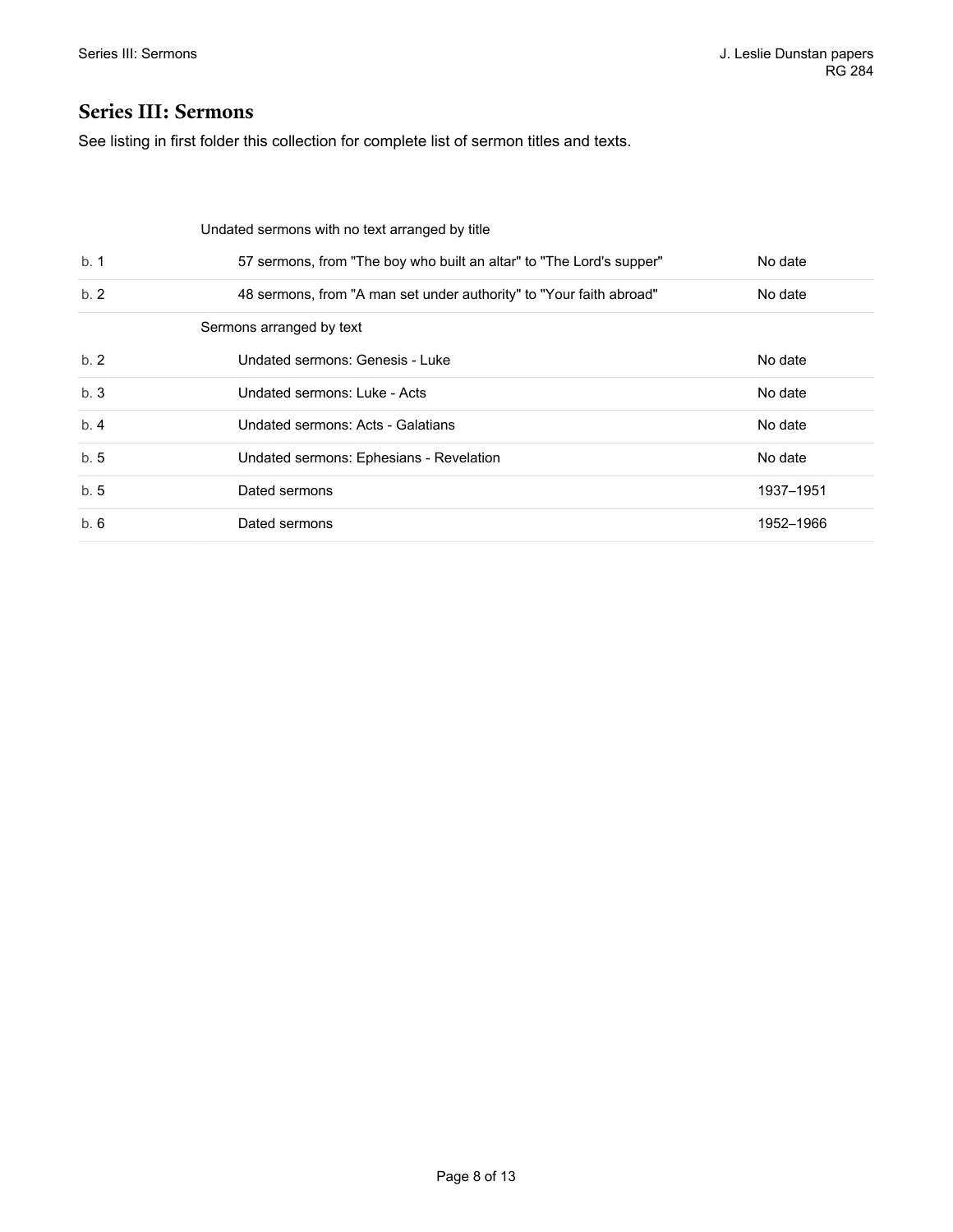#### <span id="page-8-0"></span>**Series IV: Lectures and Essays**

See the first folder of this collection for a complete list of titles.

<span id="page-8-2"></span><span id="page-8-1"></span>

|      | Undated lectures and essays arranged by title               |           |
|------|-------------------------------------------------------------|-----------|
| b. 6 | "Andover and the Missions" through "Conversion"             | No date   |
| b. 7 | "The devil" through "The youth of Hawaii looks to the past" | No date   |
|      | Dated lectures and essays                                   |           |
| b. 7 | From "Y.M.C.A. annual meeting" to "Christian education"     | 1944–1966 |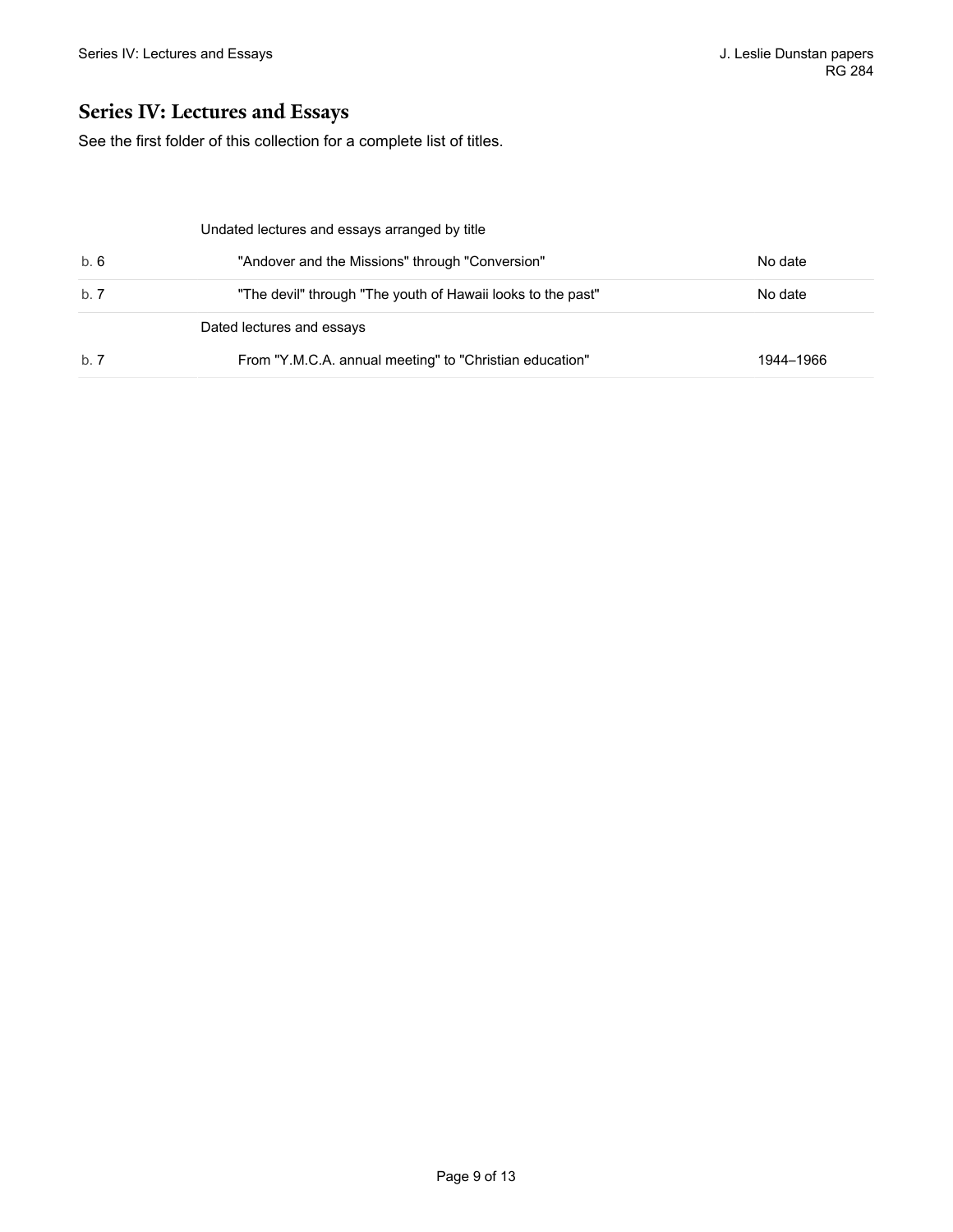# <span id="page-9-0"></span>**Series V: Unpublished Manuscripts**

| b. 8 | Untitled (5 parts)                            | No date |
|------|-----------------------------------------------|---------|
| b.8  | Bible Study - drafts, introduction, fragments | No date |
| b. 8 | Promptings (7 versions)                       | No date |
| b. 8 | St. Paul                                      | No date |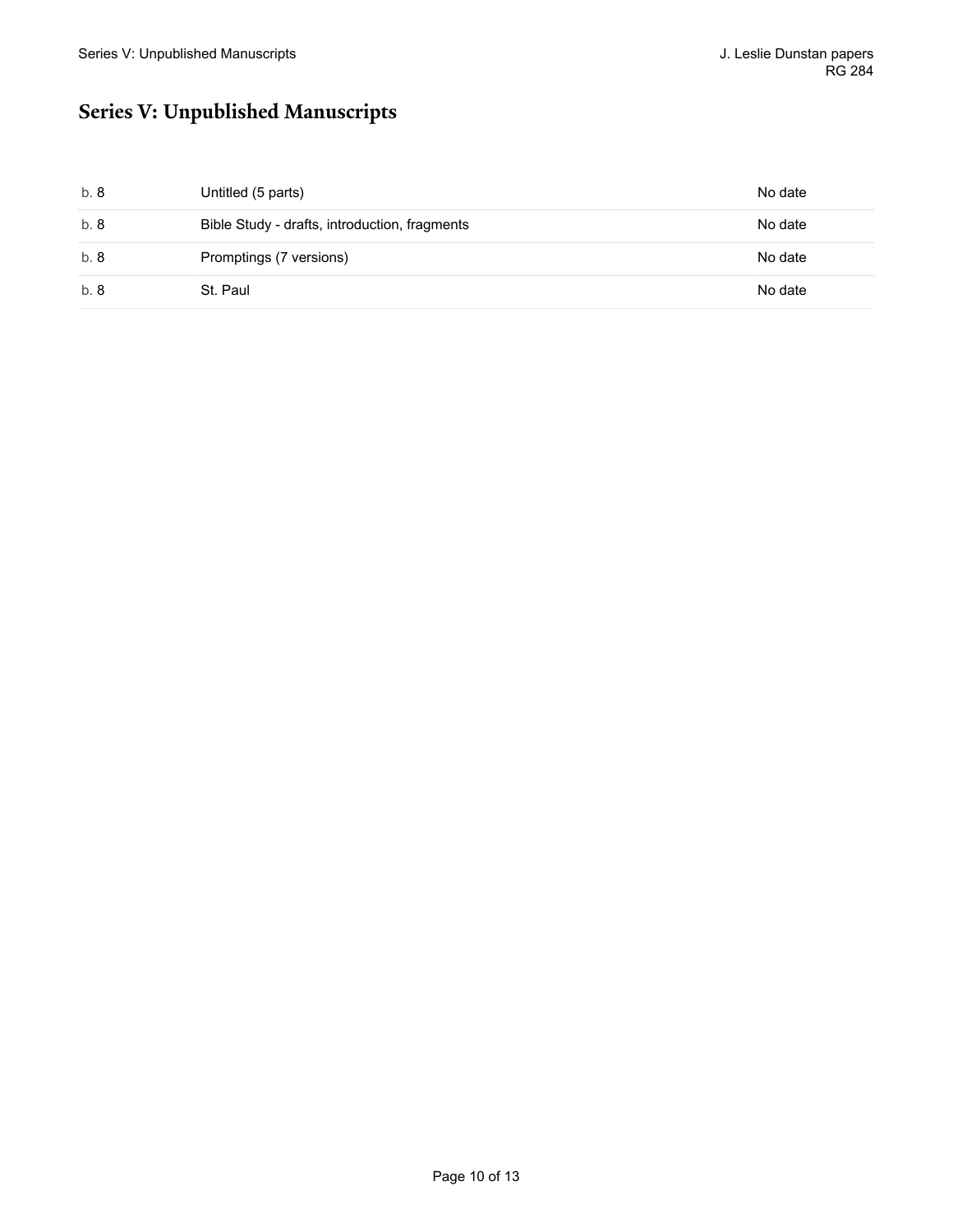#### <span id="page-10-0"></span>**Series VI: Office Files**

<span id="page-10-2"></span><span id="page-10-1"></span>American Baptist Churches USA

<span id="page-10-7"></span><span id="page-10-6"></span><span id="page-10-5"></span><span id="page-10-4"></span><span id="page-10-3"></span>

| b. 9  | Commission on the Ministry - Continuing Education Committee, minutes and<br>proposals                                                                                                                               | 1967-1968     |
|-------|---------------------------------------------------------------------------------------------------------------------------------------------------------------------------------------------------------------------|---------------|
|       | Andover Newton Theological School                                                                                                                                                                                   |               |
| b. 9  | Church and Ministry Department: primarily proposals, some related to field<br>education                                                                                                                             | 1967-1968     |
| b. 9  | Committee on Black Seminary Education: correspondence and proposals                                                                                                                                                 | 1968-1969     |
| b. 9  | Committee on Curriculum and Academic Affairs: correspondence and interoffice<br>memos                                                                                                                               | 1965-1969     |
| b. 9  | International Students Program: proposals                                                                                                                                                                           | 1968-1969     |
| b. 9  | Self-study Committee: proposals                                                                                                                                                                                     | 1967, no date |
| b. 9  | Seminar in Ecumenical Theology: documentation of course content<br>Course offered 1965/66 (first semester) by ANTS, Boston University School of<br>Theology, Episcopal Divinity School, and Harvard Divinity School | 1965-1966     |
| b.10  | Seminar in Ecumenical Theology: documentation of course content<br>Course offered 1968/69 (first semester) by BTI schools                                                                                           | 1968-1969     |
| b. 10 | Students Concerned About Andover Newton (SCAAN): student statements and<br>faculty responses                                                                                                                        | 1969          |
| b. 10 | Syllabi<br>CH207, CWR301, CWR304 (1965-66/2nd semester), CWR311, CWR323<br>(1961-62/1st semester), RE314 (1965-66/2nd semester), RE348 (1963-64/1st<br>semester)                                                    | 1961-1966     |
|       | <b>Boston Theological Institute</b>                                                                                                                                                                                 |               |
| b. 10 | CABAL: Program Committee; primarily minutes                                                                                                                                                                         | 1966-1968     |
| b. 10 | Continuing Education Task Force/Committee: some proposals and reports;<br>primarily minutes                                                                                                                         | 1969          |
|       | Massachusetts Council of Churches                                                                                                                                                                                   |               |
| b. 10 | Committee on Christian Unity: minutes                                                                                                                                                                               | 1967-1968     |
| b. 10 | Massachusetts Commission on Christian Unity: proposals, minutes                                                                                                                                                     | 1967-1969     |
|       | New England Ecumenical Study Conference                                                                                                                                                                             |               |
| b. 10 | <b>Minutes</b>                                                                                                                                                                                                      | 1966–1968     |
|       | <b>Professors of Missions</b>                                                                                                                                                                                       |               |
| b. 10 | Fellowship of Professors of Missions and Eastern Fellowship of Professors of<br>Missions: minutes and correspondence                                                                                                | 1957-1966     |
|       | <b>UCC/Massachusetts Conference</b>                                                                                                                                                                                 |               |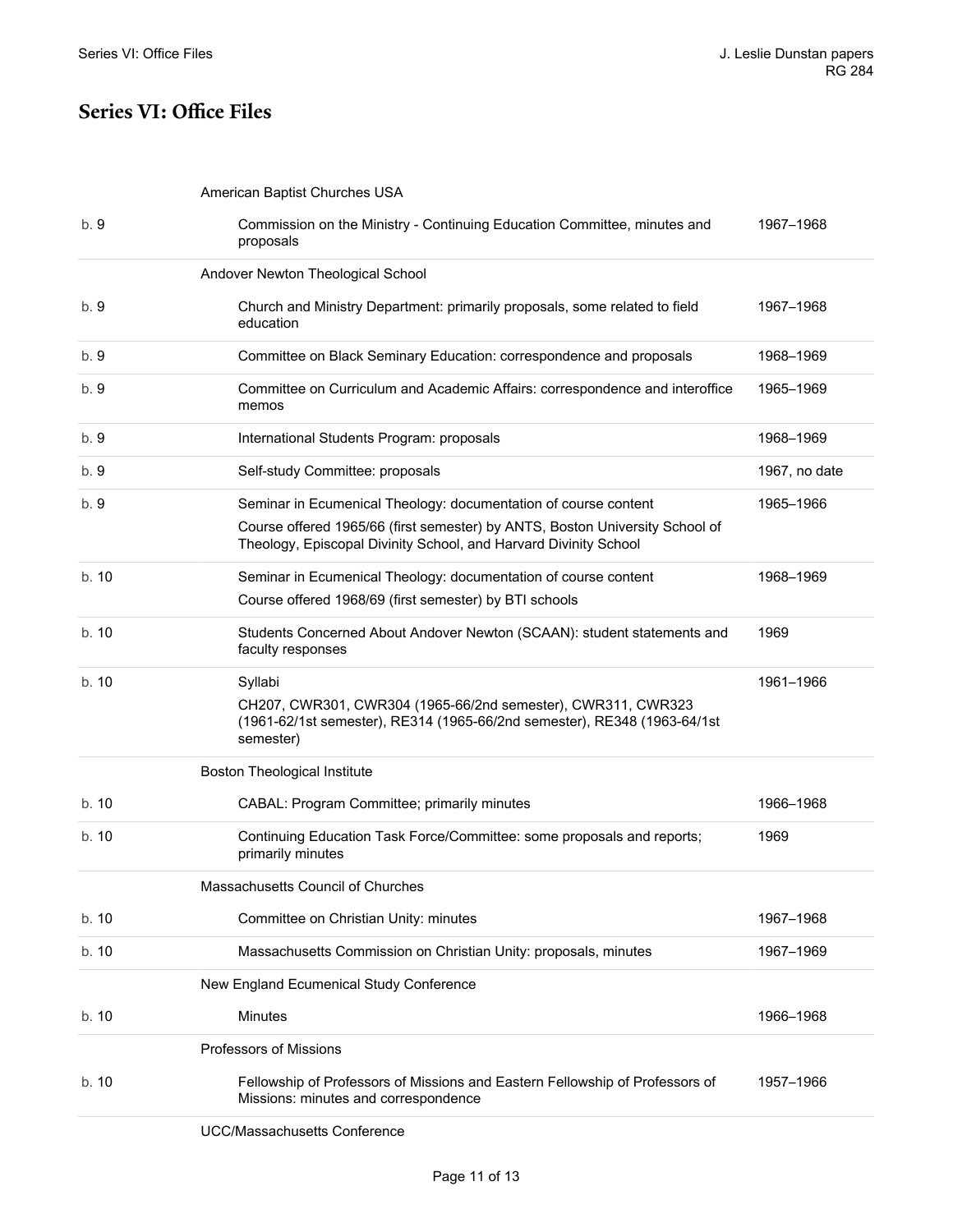#### UCC/Massachusetts Conference (continued)

b. 10 Committee on Christian Unity: minutes 1965–1968